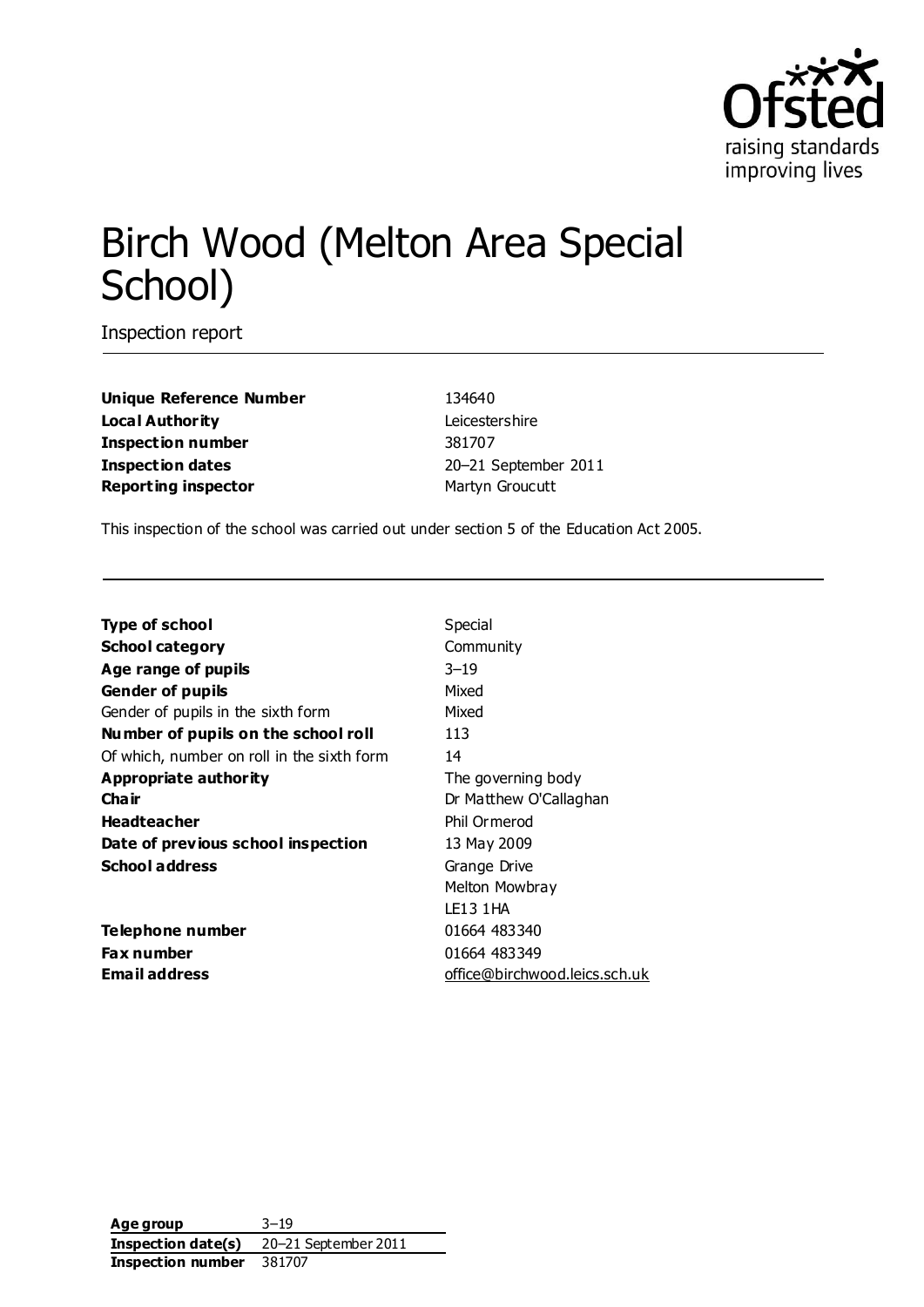The Office for Standards in Education, Children's Services and Skills (Ofsted) regulates and inspects to achieve excellence in the care of children and young people, and in education and skills for learners of all ages. It regulates and inspects childcare and children's social care, and inspects the Children and Family Court Advisory Support Service (Cafcass), schools, colleges, initial teacher training, work-based learning and skills training, adult and community learning, and education and training in prisons and other secure establishments. It assesses council children's services, and inspects services for looked after children, safeguarding and child protection.

Further copies of this report are obtainable from the school. Under the Education Act 2005, the school must provide a copy of this report free of charge to certain categories of people. A charge not exceeding the full cost of reproduction may be made for any other copies supplied.

If you would like a copy of this document in a different format, such as large print or Braille, please telephone 0300 123 4234, or email enquiries@ofsted.gov.uk.

You may copy all or parts of this document for non-commercial educational purposes, as long as you give details of the source and date of publication and do not alter the information in any way.

To receive regular email alerts about new publications, including survey reports and school inspection reports, please visit our website and go to 'Subscribe'.

Piccadilly Gate Store St **Manchester** M1 2WD

T: 0300 123 4234 Textphone: 0161 618 8524 E: enquiries@ofsted.gov.uk W: www.ofsted.gov.uk

**Ofsted** 

© Crown copyright 2011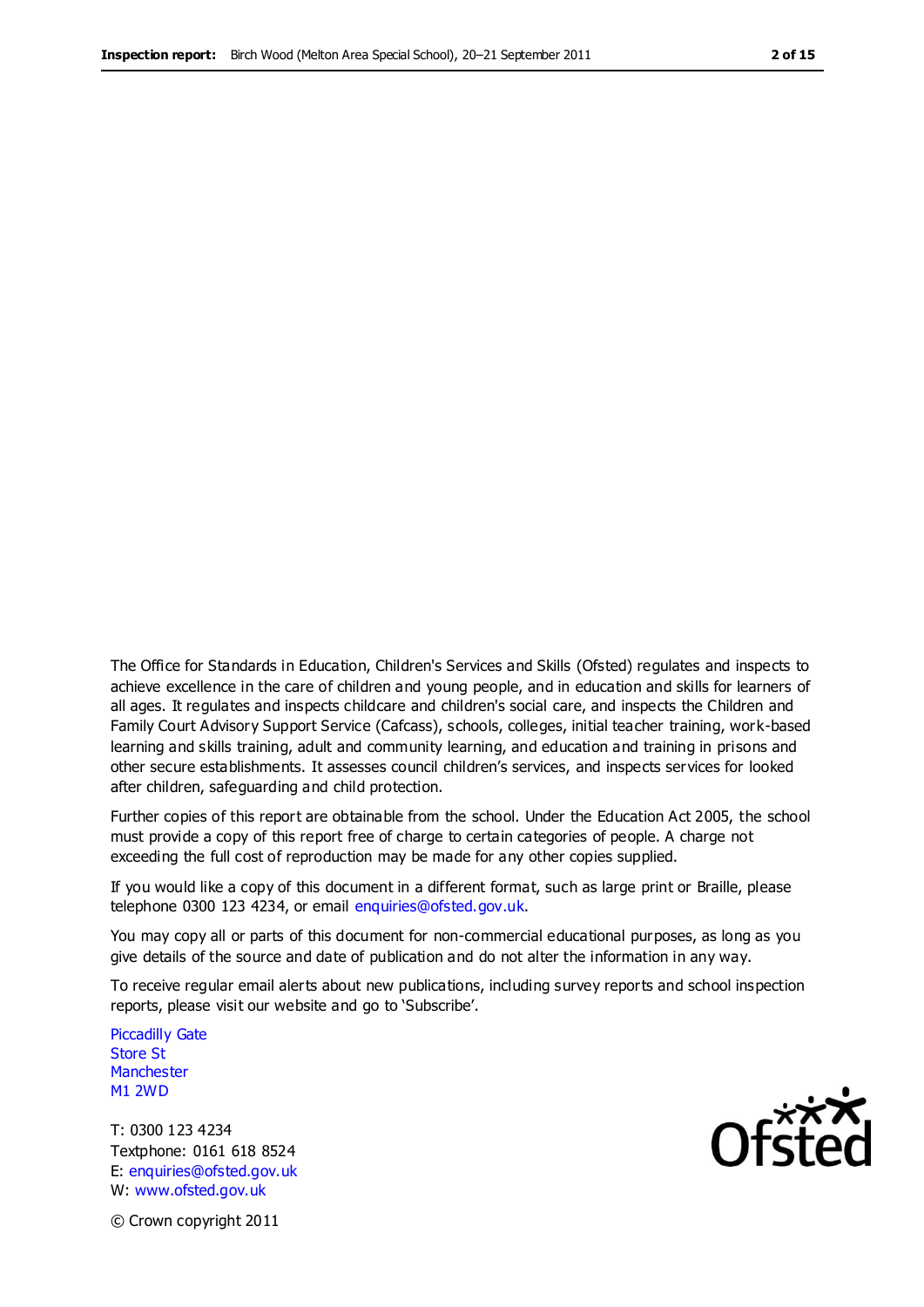# **Introduction**

This inspection was carried out by two additional inspectors. A total of 20 lessons taught by 20 teachers were observed and meetings held with the senior and middle managers, the Chair of the Governing Body and pupils. Inspectors observed the school's work and looked at pupils' work, teachers planning and data on pupil progress, together with a range of policies and procedures, including those for safeguarding and protecting pupils. A total of 61 parent and carer questionnaires were scrutinised, together with 30 from staff and 46 from pupils.

The inspection team reviewed many aspects of the school's work. It looked in detail at a number of key areas.

- The use of data on pupil performance to individualise teaching and the curriculum.
- The impact of teaching on maximising the potential of individual pupils.
- The effects of the introduction of a wider management team.
- The extent to which links with external professionals support provision for pupils.

# **Information about the school**

Birch Wood is an area special school mainly serving north-east Leicestershire and providing education primarily for pupils with severe learning difficulties and profound and multiple learning difficulties. It also provides for an increasing number of pupils with moderate learning difficulties, as well as promoting inclusion within mainstream settings. This element of school life entered a new phase with the very recent opening of a new block for teaching 11 to 19 year olds with moderate learning difficulties close to the existing school, a mainstream primary and a sixth form college, promoting the development of a learning campus. Many of the pupils have associated difficulties, such as emotional and behavioural difficulties, and a large number have autistic spectrum disorders. Two thirds of the pupils are boys and, of the total on roll, the overwhelming majority are of White British heritage. Of the small number coming from minority ethnic communities, none speak English as an additional language. The number of pupils known to be eligible for free school meals is close to the national average. The school has acquired Healthy Schools status and the Inclusion Quality Mark. It has become a specialist school for communication.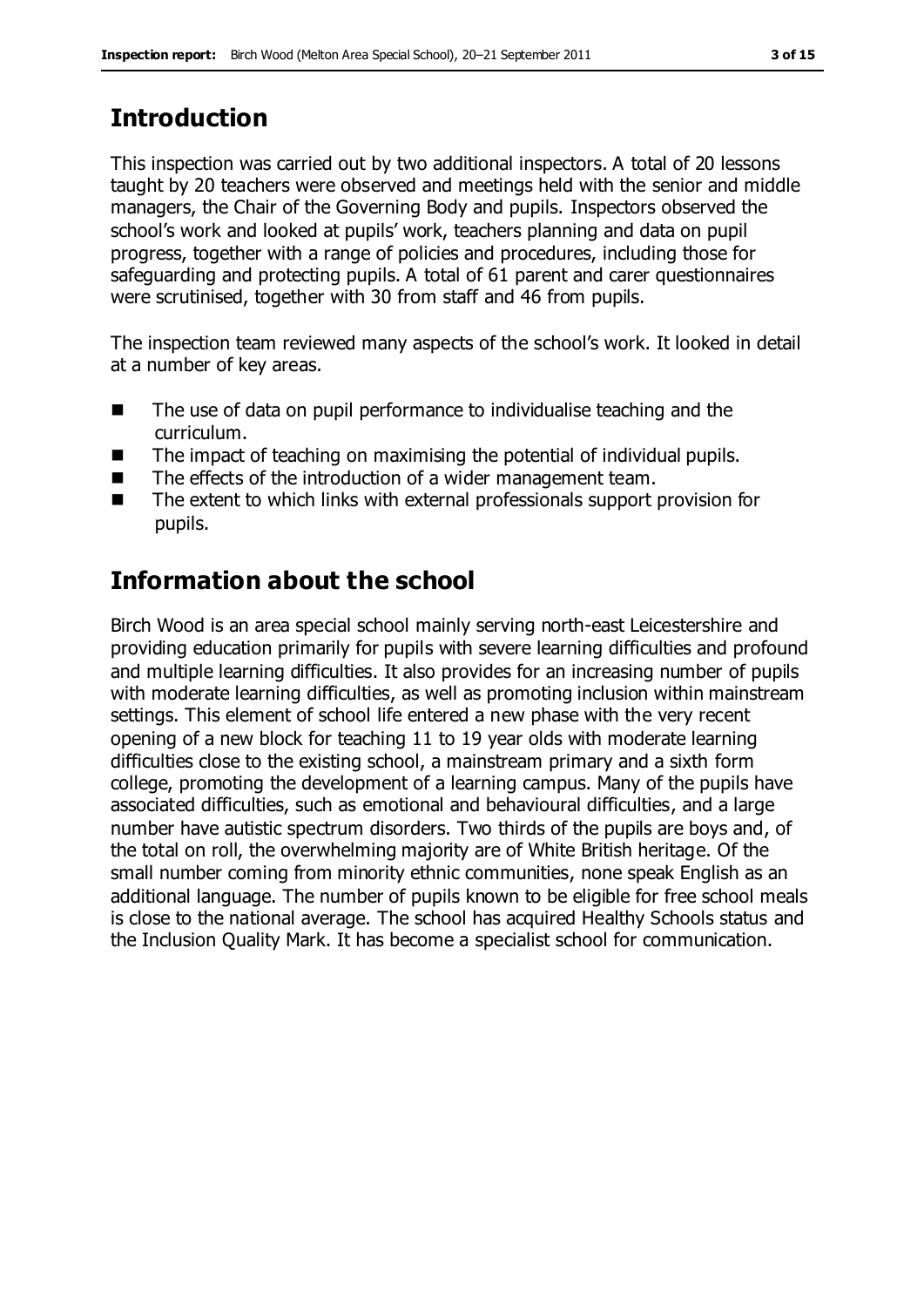## **Inspection judgements**

#### **Overall effectiveness: how good is the school? 1**

#### **The school's capacity for sustained improvement 1**

## **Main findings**

'This school has catered for our son's needs in a very specific way designed to maximise his full potential, which he is achieving.' This comment from a parent encapsulates what is at the heart of this outstanding school. Sustained progress since the last inspection and the pursuit of excellence, based on highly effective selfevaluation of strengths and areas for improvement, provides an outstanding capacity to sustain improvement. Every pupil, whatever their learning difficulty or disability, is able to succeed and maximise their potential. The clear focus on excellence and the use of resources to support the needs of every pupil enables the school to offer outstanding value for money.

The headteacher has been in post for a year and has introduced a wider, more distributive style of leadership. The senior leadership team is completed by the deputy and the newly-appointed assistant headteacher: between them they have a clear vision and sharp focus for the school's strategic development. This structure also supports the promotion of outreach to mainstream schools in the area, utilising its specialist school status, with over 50 schools currently being supported directly and others seeking advice from specialist staff. Middle managers willingly accept responsibility for the promotion of their curriculum and key stage areas, and lead by excellent example. Teachers and teaching assistants show commitment of the highest order to their pupils and the team work that they display in their classrooms is exceptional. Since the last inspection, the school has developed and refined its ability to use the data it has on the performance of every pupil to maximise their performance. This is reflected in the excellent classroom practice that enables staff to understand the potential of the pupils with whom they work and allows the school to demonstrate the often outstanding progress that they make. It also shows clearly that there are no differences in the progress of different groups, such as those from minority ethnic communities, reflecting full equality of opportunity for all. Pupils' enjoyment and achievement are outstanding, also reflected in their level of attendance which is far above the average for special schools. As pupils move to the end of Key Stage 4 and beyond, they are able to follow a range of external accreditation, such as that offered at Entry Level and by the Award Scheme Development and Accreditation Network (ASDAN). However, there is room to extend opportunities for accreditation for this 14 to 19 age group. Similarly, as they move through the school, pupils do not always get opportunities to assess their own work and that of their peers which would help to reinforce their excellent learning.

Pupils told the inspectors that they feel safe at school, a view shared by 100% of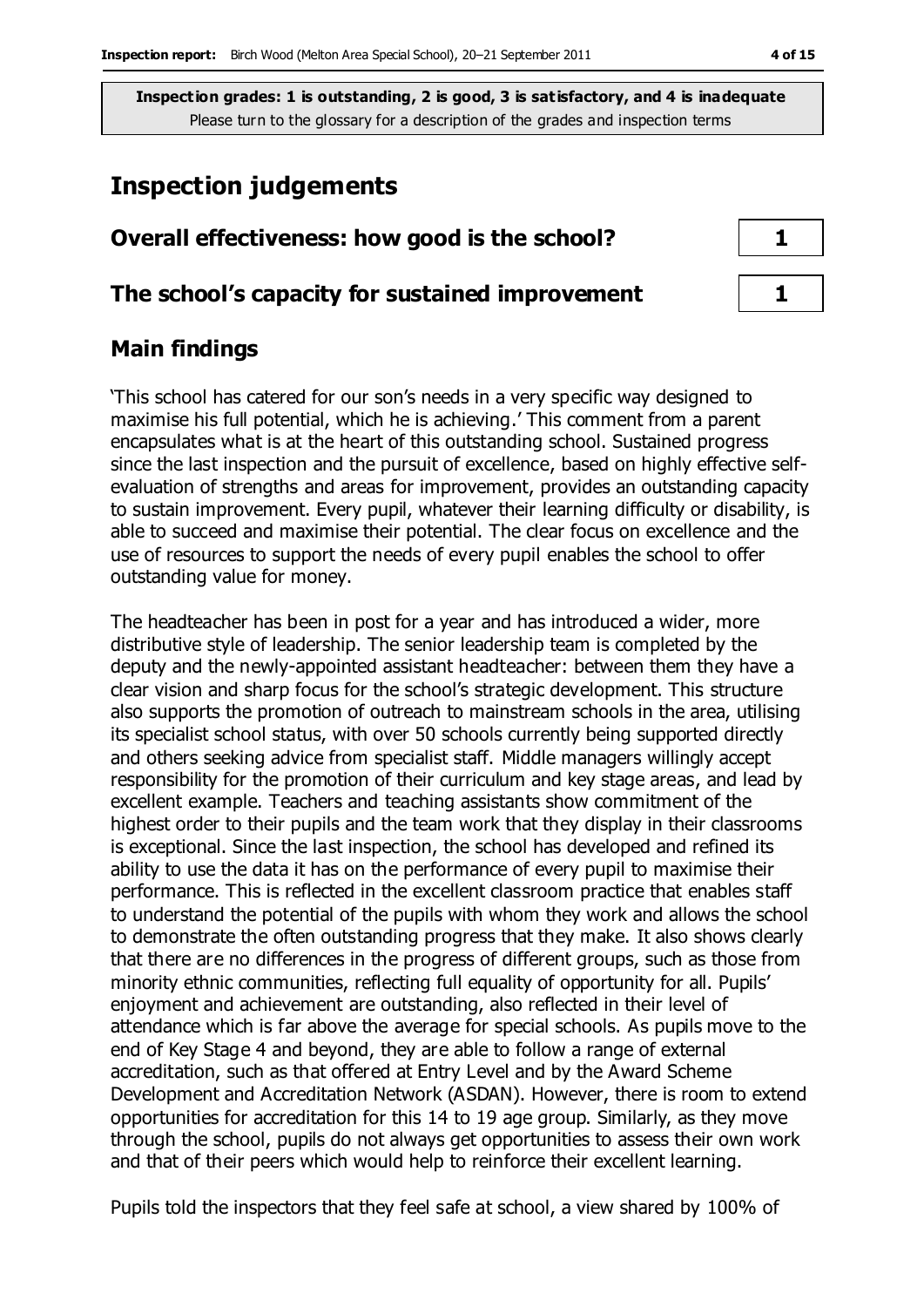parents and carers who responded. This extends to internet safety for this group of pupils who are potentially very vulnerable. Because they enjoy school so much, behaviour in lessons and around the school is outstanding and pupils take great care to look after each other. Many have extremely challenging behaviour when they join the school, but carefully individualised behaviour plans ensure that pupils can focus on overcoming their difficulties and get on with learning. Opportunities to promote future economic well-being are deployed skilfully and this includes an excellent relationship with the local Connexions service. The transition to life after school is managed extremely effectively.

The outstanding curriculum is delivered exceptionally well. Teaching is good and frequently outstanding. The assessment of work is detailed and its quality assured by rigorous moderation. Pupils are highly engaged in their work in class and enjoy a range of clubs and activities that includes residential opportunities. Because they are so well supported they make good and often outstanding progress towards their challenging individual targets. The wider support from a range of professionals, such as therapists and psychologists, is highly effective in enabling the school to work so effectively with all its pupils.

## **What does the school need to do to improve further?**

- Further develop opportunities and techniques for pupils to be involved in selfassessment and peer-assessment.
- Extend appropriate and challenging opportunities for accreditation for the 14 to 19 age group.

## **Outcomes for individuals and groups of pupils 1**

The school is making highly effective use of the data gathered from a variety of sources to maximise the achievement of all pupils. The use of nationally-produced progression data enables the school to set challenging targets at appropriate levels, with the clear expectation that they will be met. There is clear evidence that virtually all pupils are achieving their individual targets and that many are making outstanding progress from their individual starting points. Teachers use data effectively and so can identify any pupils who are not making expected progress, supporting them in getting back on track. Lessons are exciting, often utilising technology very effectively, as seen in a small group where the school's specialism in communication was put to excellent use. Video was used to film responses, providing an example of how pupils can self-assess their success and also providing effective evidence of progress over time. The school also seeks to measure the self-esteem of pupils. Virtually all said that they felt their self-esteem was at least normal for young people of their age, but over three-quarters said their self-esteem was high. This reflects the school's success in maximising the potential of its pupils and supporting their enjoyment of learning.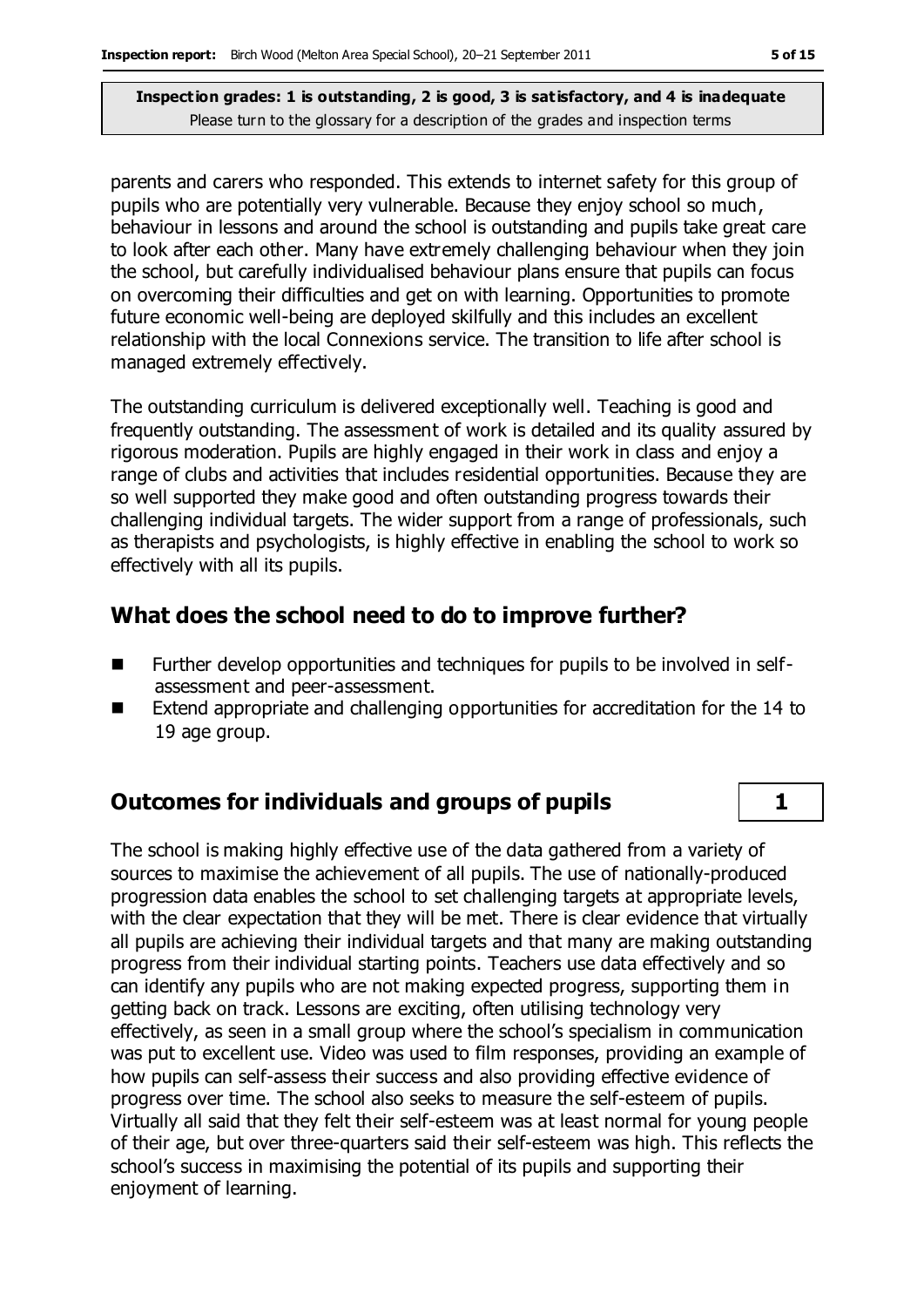The school has not only created an extremely safe environment but also gives positive encouragement to pupils to be aware of safety. Sometimes this also involves parents, such as in the work done around the risks of the abuse of the internet. This is reflected in the positive care that pupils show for each other, which is a contributory factor in the outstanding behaviour demonstrated in every phase. In discussions, pupils show a good understanding of the importance of a healthy diet and this is reinforced through the snacks prepared for them during the day and in school lunches. There is also an excellent range of clubs that provide sporting and recreational opportunities, while for some the very good use of the hydrotherapy pool provides opportunities to develop greater flexibility and mobility. The successful promotion of workplace skills was seen in lessons, as well as in the wider opportunities where pupils develop literacy, numeracy and computer skills, alongside enhancing life-skills, such as the post-16 ASDAN work done on understanding personal finances.

Pupils enjoy wide-ranging opportunities to promote their spiritual, moral, social and cultural development. Daily reflection time enables pupils to think deeply about their own and others' experiences. They reflect personal values that enables the school to be a harmonious place and they show a keen understanding of acting in a principled way and 'doing the right thing'. Excellent assemblies support the development of insights that enable pupils to fully appreciate cultural diversity, supported by regular trips to different places of worship and communities.

These are the grades for pupils' outcomes

 $\overline{a}$ 

| Pupils' achievement and the extent to which they enjoy their learning                                                     | 1      |
|---------------------------------------------------------------------------------------------------------------------------|--------|
| Taking into account:                                                                                                      | $\ast$ |
| Pupils' attainment <sup>1</sup>                                                                                           |        |
| The quality of pupils' learning and their progress                                                                        |        |
| The quality of learning for pupils with special educational needs and/or disabilities<br>and their progress               |        |
| The extent to which pupils feel safe                                                                                      |        |
| Pupils' behaviour                                                                                                         |        |
| The extent to which pupils adopt healthy lifestyles                                                                       | 1      |
| The extent to which pupils contribute to the school and wider community                                                   | 2      |
| The extent to which pupils develop workplace and other skills that will<br>contribute to their future economic well-being | 1      |
| Taking into account:                                                                                                      |        |
| Pupils' attendance <sup>1</sup>                                                                                           |        |
| The extent of pupils' spiritual, moral, social and cultural development                                                   |        |

<sup>&</sup>lt;sup>1</sup> The grades for attainment and attendance are: 1 is high; 2 is above average; 3 is broadly average; and 4 is low.

<sup>\*</sup> In some schools inspectors do not make a judgement about attainment in relation to expectations for the pupils' age.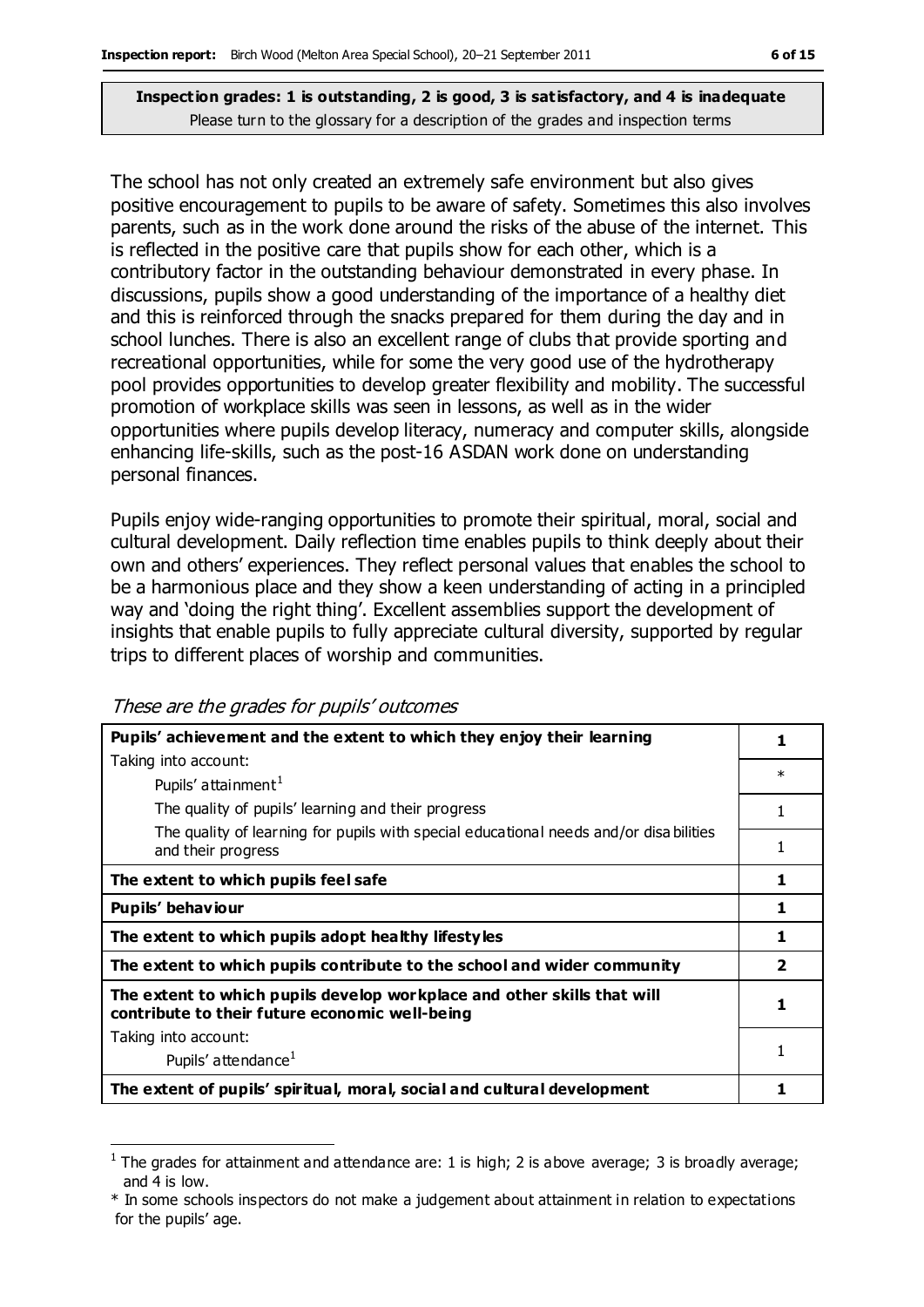#### **How effective is the provision?**

The individualisation of the curriculum is at the heart of the outstanding provision, supported by the exceptional quality of the teamwork of teachers and teaching assistants within every classroom. Teaching is at least good and much is outstanding. The attitudes of pupils are extremely positive because they appreciate the efforts their teachers and teaching assistants make for them. There is a very positive rapport between everyone in the school community. Lessons are planned in detail and teachers are extremely aware of each pupil's individual education plan. Because these are set against the careful tracking of progress, they enable teachers to address individual needs very effectively. Pupils become fully engaged in practical learning, such as in the science lesson on electricity using miniature robots where there was a real buzz of learning through exploration. This is an example of pupils being able to control their own learning within the confines of the wider lesson objectives. Ways in which pupils use this style of learning for assessing their own work and that of classmates are less developed. The curriculum is sometimes widened, for example through the themed week on Italy which was a shared experience with the neighbouring primary school. This more informal curriculum provides other outstanding chances for personal development, such as the excellent opportunities to participate in residential opportunities which are a regular feature of school life. The school's specialist status enables it to provide effective support to promote inclusion in mainstream schools, for example through supporting pupils' communication skills.

Care, guidance and support are outstanding, with staff often working in close conjunction with a range of therapists and other professionals. Arrangements for safeguarding are outstanding for this vulnerable group of pupils. Great care is taken over transition arrangements, whether this is with the specialist nurseries providing early year's provision for many of the children who go on the Birch Wood, or in the plans for progression post-16 or post-19 which enable smooth and supported transition to college, employment opportunities or other provision for young adults. Case studies show the detailed planning that goes into ensuring that individual needs are met effectively. The overwhelmingly positive response of parents and carers to the inspection questionnaire is a testimony to the considerable success of the school in this area of provision.

| The quality of teaching                                                                                    |  |
|------------------------------------------------------------------------------------------------------------|--|
| Taking into account:                                                                                       |  |
| The use of assessment to support learning                                                                  |  |
| The extent to which the curriculum meets pupils' needs, including, where<br>relevant, through partnerships |  |
| The effectiveness of care, guidance and support                                                            |  |

These are the grades for the quality of provision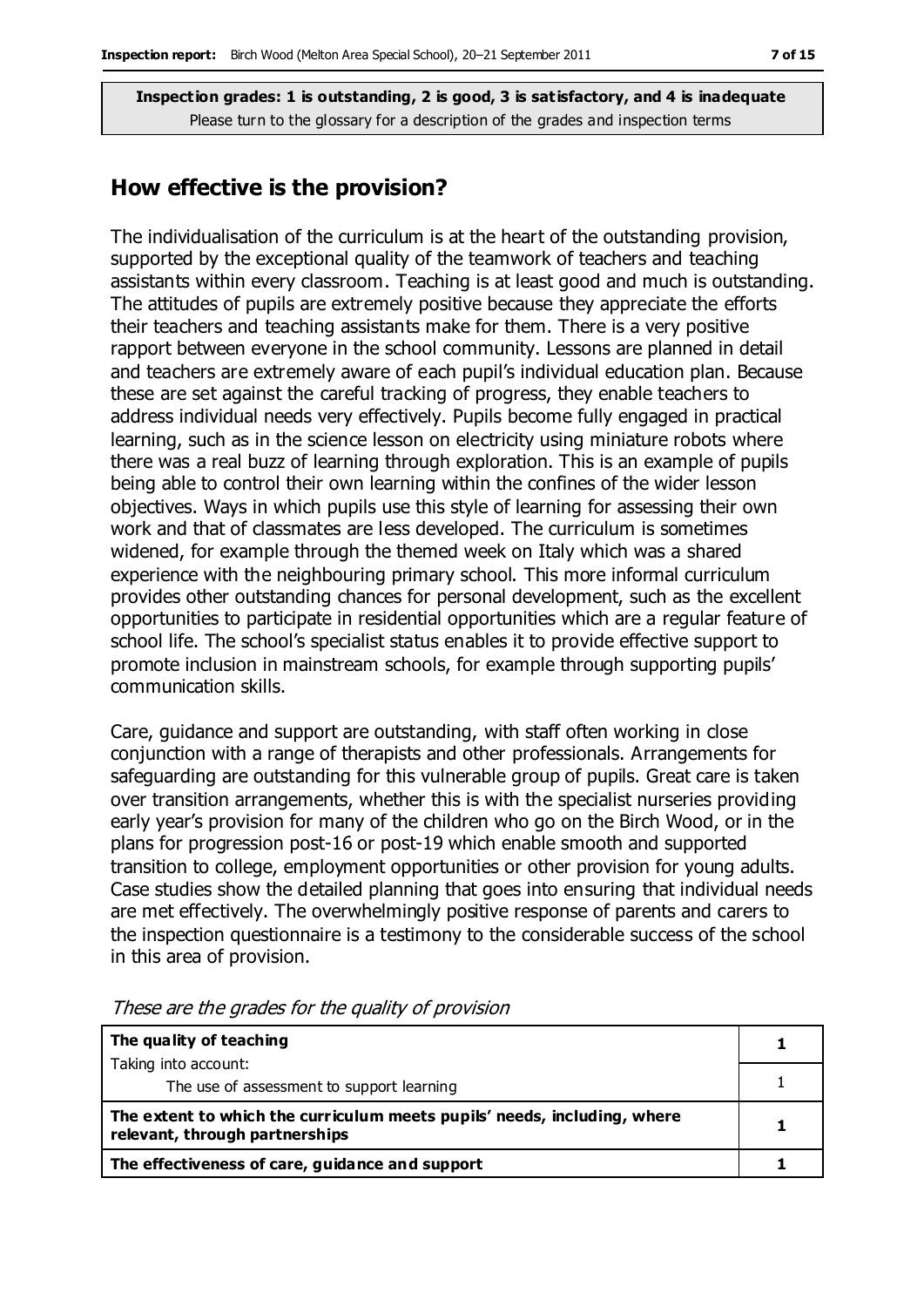#### **How effective are leadership and management?**

Leadership and management at all levels are focused on school improvement and ensuring that pupils receive a high quality if education. The headteacher has galvanised staff into a team that is highly motivated and committed, reflected in the extremely positive responses to the staff questionnaire. Systems for monitoring and evaluating are effective. This has enabled the school to identify and prioritise issues that support continuing school and professional development. The governing body meets all its statutory duties and has been instrumental in supporting developments, such as the recent enhancement of provision and scope for pupils with moderate learning difficulties. Parents are engaged and supported in many ways, including active support for a self-help group, the Solutions Circle. Excellent partnerships, such as those with adolescent mental health services, psychology, children's services and a range of therapies, help the school to meet the wide range of often complex difficulties faced by its pupils. Community links, supported and developed through specialist school provision; see support groups such as Menphys and Mencap having bases in the school. There is a strong commitment to promoting equality of opportunity for all and safeguarding arrangements are outstanding because of the wide range of proactive relationships with other professionals who have responsibilities for the safety of young people. Pupils are encouraged to think about the nature of communities locally, nationally and globally, supported by links in the process of being developed with teachers in Tanzania.

|  |  | These are the grades for leadership and management |
|--|--|----------------------------------------------------|
|  |  |                                                    |

| The effectiveness of leadership and management in embedding ambit ion and<br>driving improvement                                                                    |                |
|---------------------------------------------------------------------------------------------------------------------------------------------------------------------|----------------|
| Taking into account:                                                                                                                                                |                |
| The leadership and management of teaching and learning                                                                                                              | 1              |
| The effectiveness of the governing body in challenging and supporting the<br>school so that weaknesses are tackled decisively and statutory responsibilities<br>met | 2              |
| The effectiveness of the school's engagement with parents and carers                                                                                                | 1              |
| The effectiveness of partnerships in promoting learning and well-being                                                                                              | 1              |
| The effectiveness with which the school promotes equality of opportunity and<br>tackles discrimination                                                              | 1              |
| The effectiveness of safeguarding procedures                                                                                                                        | 1              |
| The effectiveness with which the school promotes community cohesion                                                                                                 | $\overline{2}$ |
| The effectiveness with which the school deploys resources to achieve value for<br>money                                                                             |                |

## **Early Years Foundation Stage**

Traditionally there have been very small numbers in the Early Years Foundation Stage, most children attending specialist nurseries. Strong links enable teachers to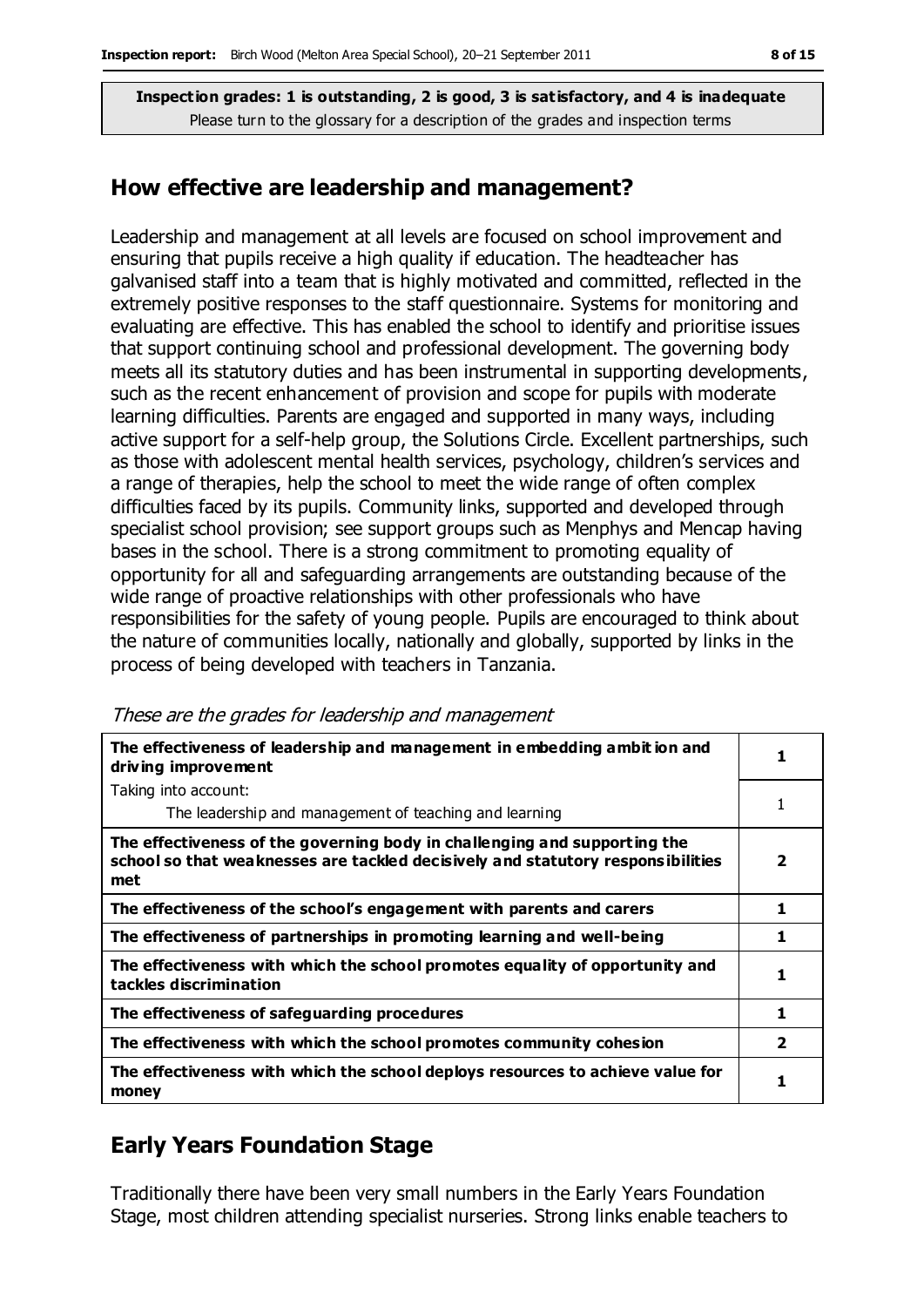have an excellent knowledge of the children and their specific needs when they start. This is supported by careful observation undertaken by the classroom team. This was seen in an excellent lesson where children responded very positively to the story of the three bears. Their responses to a range of practical activities at different work stations were carefully noted. Teaching is outstanding and teamwork is of the highest order, enabling children to grow in confidence. The facilities are excellent and both the indoor and outdoor provision is utilised carefully, giving children opportunities to learn both through teacher directed learning and through selfdiscovery. Effective baselines and Early Years profiles developed during the year allow teachers to work at the right level with every child so they are able to demonstrate good and often exemplary progress, reflected in their Learning Journeys and the outstanding quality of provision. Extremely effective leadership and teamwork promote active learning in a safe and stimulating environment that leads to outstanding outcomes.

These are the grades for the Early Years Foundation Stage

| <b>Overall effectiveness of the Early Years Foundation Stage</b>             |  |
|------------------------------------------------------------------------------|--|
| Taking into account:                                                         |  |
| Outcomes for children in the Early Years Foundation Stage                    |  |
| The quality of provision in the Early Years Foundation Stage                 |  |
| The effectiveness of leadership and management of the Early Years Foundation |  |
| Stage                                                                        |  |

## **Sixth form**

The overwhelming majority of provision is for students with more severe needs who would not be ready for college or other provision at the age of 16. The leadership utilises the detailed knowledge of every student to ensure that provision links directly to individual needs: in this, it is highly effective. Within the outstanding provision is a class specifically for students with autism. This is highly effective, giving students many chances to promote their communications and life skills. There is a focus on gaining independence and students have the opportunity to gain external accreditation through ASDAN modules. The curriculum is specifically tailored to meet individual needs and aptitudes, as well as promoting the skills needed for independent living, and careful tracking helps to maximise progress. Teachers show total commitment to their students and excellent teaching enables students to leave for the next phase of their lives very well prepared the challenges of adulthood and greater independence. Excellent transition arrangements support this move into adult life.

These are the grades for the sixth form

| Overall effectiveness of the sixth form |  |
|-----------------------------------------|--|
| Taking into account:                    |  |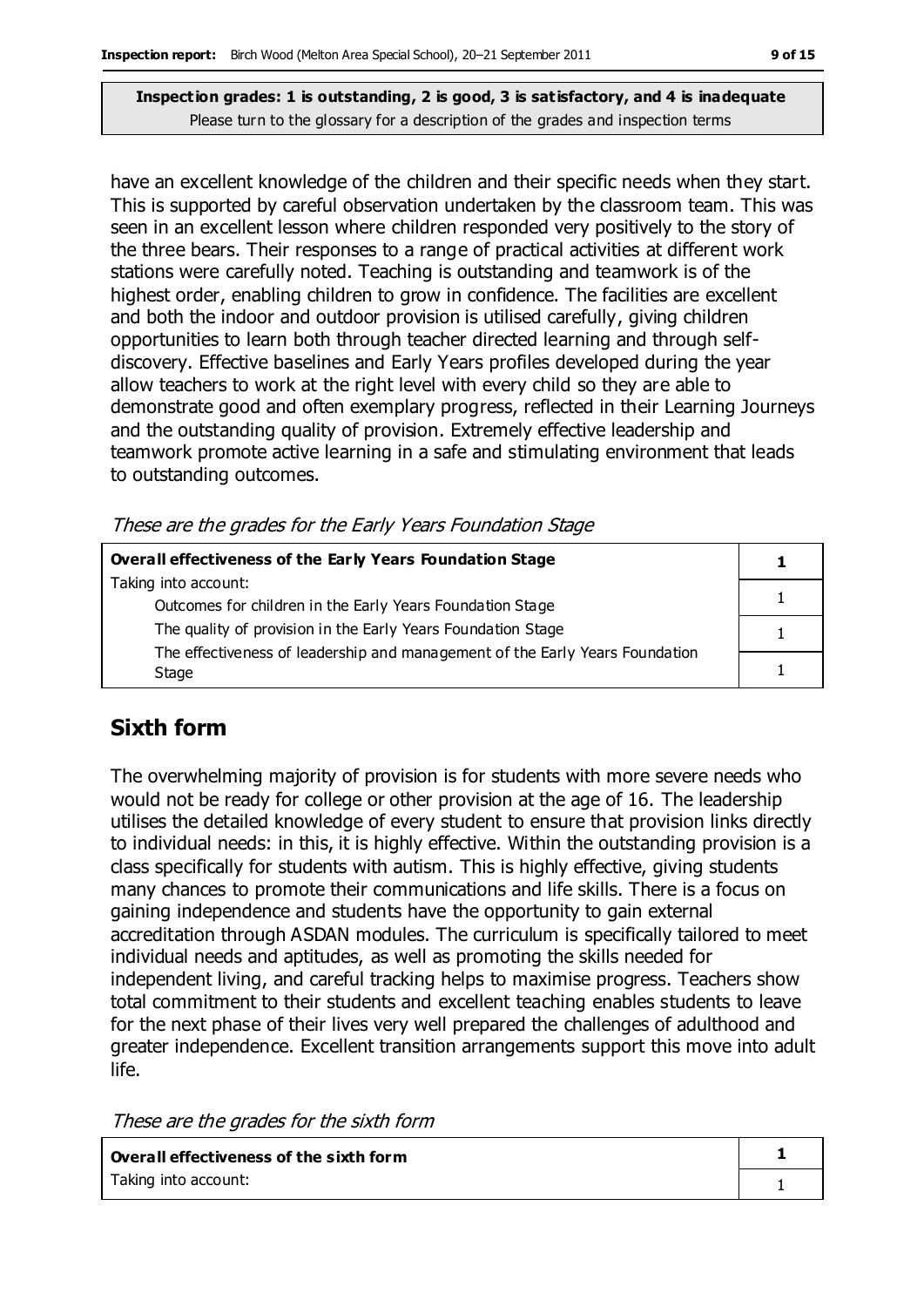| Outcomes for students in the sixth form     |  |
|---------------------------------------------|--|
| The quality of provision in the sixth form  |  |
| Leadership and management of the sixth form |  |

#### **Views of parents and carers**

The support of parents and carers for the school is very strong, with an extremely small number dissenting from any of the questionnaire statements. This is reflected in the comment, 'We viewed seven schools and practically wrote a begging letter to get our son into Birch Wood. It is a wonderful school.' There were other strong endorsements of the work of the staff, including the effectiveness of staff team work which the inspectors found to be one of the key strengths of the school. Inspection findings support these views. Some parents and carers whose children only started two weeks ago felt unable to respond to all the statements.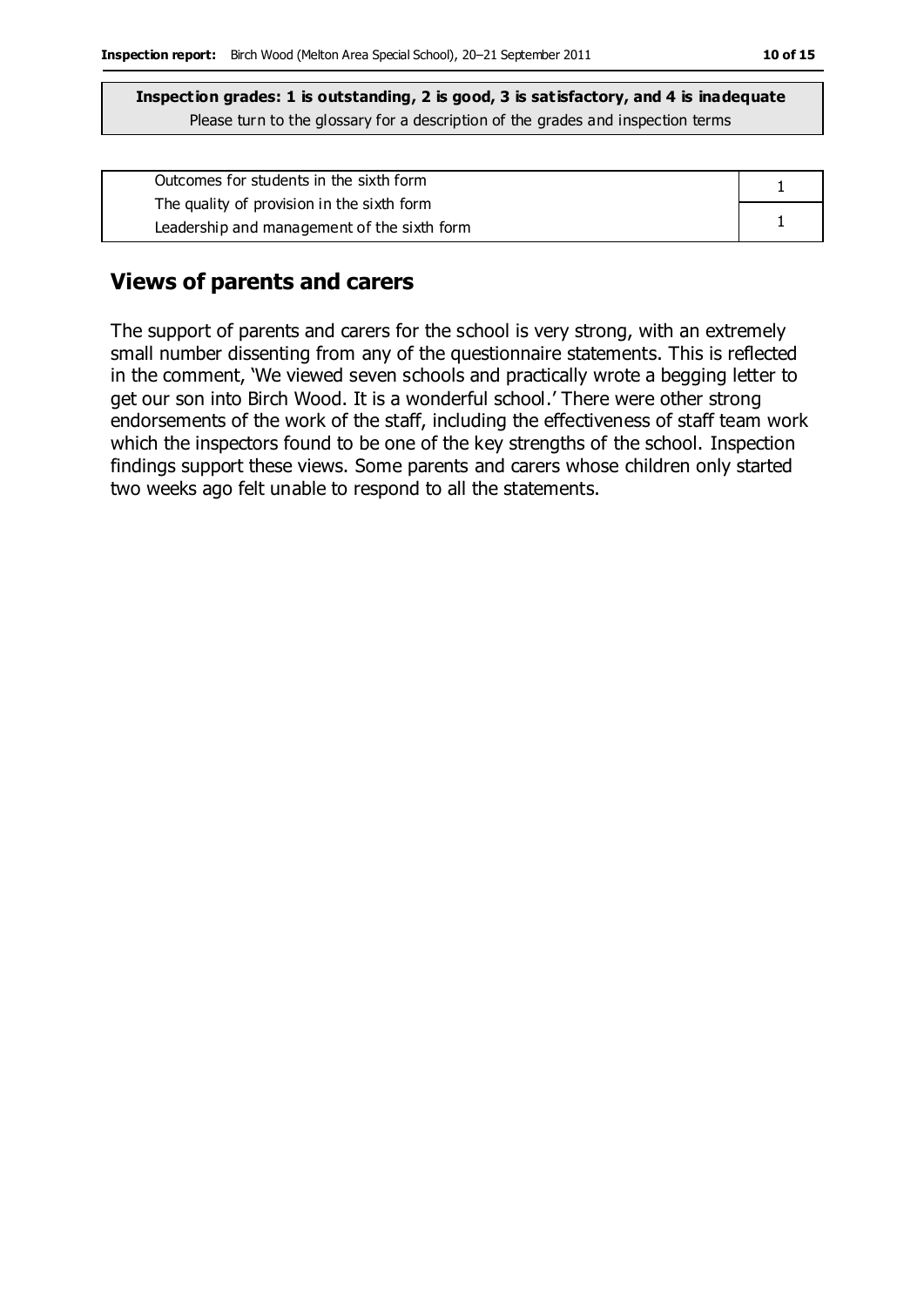#### **Responses from parents and carers to Ofsted's questionnaire**

Ofsted invited all the registered parents and carers of pupils registered at Birch Wood (Melton Area Special School) to complete a questionnaire about their views of the school.

In the questionnaire, parents and carers were asked to record how strongly they agreed with 13 statements about the school.

The inspection team received 61 completed questionnaires by the end of the on-site inspection. In total, there are 113 pupils registered at the school.

| <b>Statements</b>                                                                                                                                                                                                                                       | <b>Strongly</b><br>agree |                 | <b>Agree</b>    |                 | <b>Disagree</b> |                | <b>Strongly</b><br>disagree |                |
|---------------------------------------------------------------------------------------------------------------------------------------------------------------------------------------------------------------------------------------------------------|--------------------------|-----------------|-----------------|-----------------|-----------------|----------------|-----------------------------|----------------|
|                                                                                                                                                                                                                                                         | <b>Total</b>             | $\frac{1}{2}$   | <b>Total</b>    | $\frac{1}{2}$   | <b>Total</b>    | %              | <b>Total</b>                | %              |
| My child enjoys school                                                                                                                                                                                                                                  | 50                       | 82              | 11              | 18              | 0               | 0              | 0                           | $\mathbf{0}$   |
| The school keeps my child<br>safe                                                                                                                                                                                                                       | 53                       | 87              | 8               | 13              | $\mathbf 0$     | $\mathbf 0$    | $\mathbf 0$                 | $\mathbf 0$    |
| The school informs me about<br>my child's progress                                                                                                                                                                                                      | $\overline{43}$          | $\overline{70}$ | $\overline{17}$ | $\overline{28}$ | $\overline{1}$  | $\overline{2}$ | $\overline{0}$              | $\overline{0}$ |
| My child is making enough<br>progress at this school                                                                                                                                                                                                    | 39                       | 64              | 20              | 33              | $\overline{2}$  | 3              | $\mathbf 0$                 | $\mathbf{0}$   |
| The teaching is good at this<br>school                                                                                                                                                                                                                  | $\overline{45}$          | $\overline{74}$ | $\overline{16}$ | $\overline{26}$ | $\overline{0}$  | $\overline{0}$ | $\overline{0}$              | $\overline{0}$ |
| The school helps me to<br>support my child's learning                                                                                                                                                                                                   | 39                       | 64              | 19              | 31              | $\overline{2}$  | 3              | $\mathbf 0$                 | $\mathbf 0$    |
| The school helps my child to<br>have a healthy lifestyle                                                                                                                                                                                                | $\overline{37}$          | 61              | 23              | 37              | $\mathbf{1}$    | $\overline{2}$ | $\mathbf 0$                 | $\overline{0}$ |
| The school makes sure that<br>my child is well prepared for<br>the future (for example<br>changing year group,<br>changing school, and for<br>children who are finishing<br>school, entering further or<br>higher education, or entering<br>employment) | 37                       | 61              | 20              | 33              | 0               | $\mathbf 0$    | $\mathbf 1$                 | $\overline{2}$ |
| The school meets my child's<br>particular needs                                                                                                                                                                                                         | 44                       | 72              | 16              | 26              | $\mathbf 0$     | $\mathbf 0$    | $\mathbf 0$                 | $\mathbf 0$    |
| The school deals effectively<br>with unacceptable behaviour                                                                                                                                                                                             | $\overline{43}$          | $\overline{71}$ | $\overline{15}$ | $\overline{25}$ | $\overline{1}$  | $\overline{2}$ | $\overline{0}$              | $\overline{0}$ |
| The school takes account of<br>my suggestions and<br>concerns                                                                                                                                                                                           | 38                       | 63              | 18              | 29              | $\overline{2}$  | 3              | $\mathbf 0$                 | $\mathbf 0$    |
| The school is led and<br>managed effectively                                                                                                                                                                                                            | 42                       | 69              | 18              | $\overline{29}$ | $\overline{1}$  | $\overline{2}$ | $\mathbf 0$                 | $\mathbf 0$    |
| Overall, I am happy with my<br>child's experience at this<br>school                                                                                                                                                                                     | 50                       | 82              | 11              | 18              | $\pmb{0}$       | $\mathbf 0$    | $\mathbf 0$                 | $\pmb{0}$      |

The table above summarises the responses that parents and carers made to each statement. The percentages indicate the proportion of parents and carers giving that response out of the total number of completed questionnaires. Where one or more parents and carers chose not to answer a particular question, the percentages will not add up to 100%.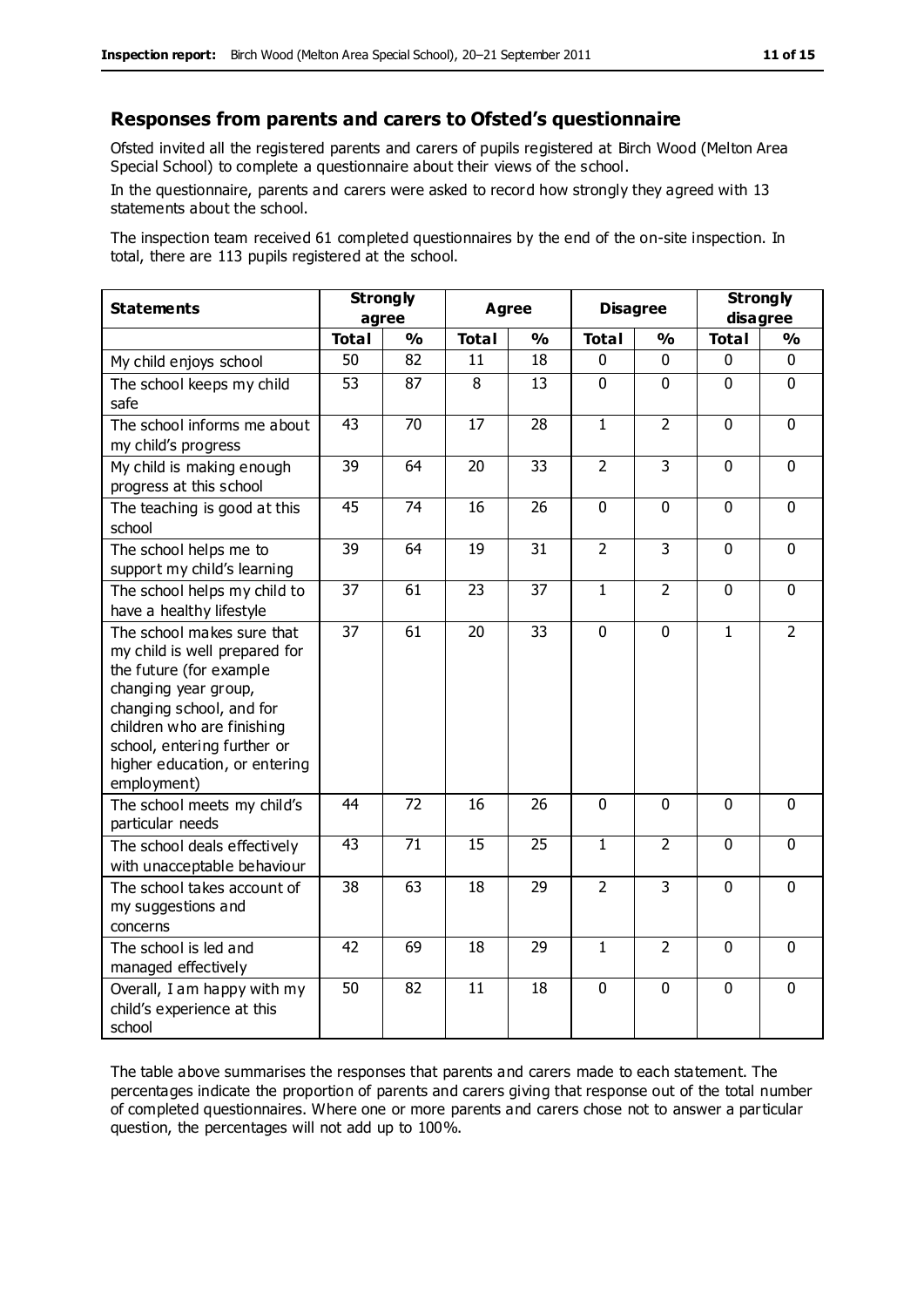# **Glossary**

## **What inspection judgements mean**

| <b>Grade</b> | <b>Judgement</b> | <b>Description</b>                                            |
|--------------|------------------|---------------------------------------------------------------|
| Grade 1      | Outstanding      | These features are highly effective. An outstanding           |
|              |                  | school provides exceptionally well for all its pupils' needs. |
| Grade 2      | Good             | These are very positive features of a school. A school        |
|              |                  | that is good is serving its pupils well.                      |
| Grade 3      | Satisfactory     | These features are of reasonable quality. A satisfactory      |
|              |                  | school is providing adequately for its pupils.                |
| Grade 4      | Inadequate       | These features are not of an acceptable standard. An          |
|              |                  | inadequate school needs to make significant                   |
|              |                  | improvement in order to meet the needs of its pupils.         |
|              |                  | Ofsted inspectors will make further visits until it           |
|              |                  | improves.                                                     |

## **Overall effectiveness of schools**

|                       |                    |      | Overall effectiveness judgement (percentage of schools) |                   |
|-----------------------|--------------------|------|---------------------------------------------------------|-------------------|
| <b>Type of school</b> | <b>Outstanding</b> | Good | <b>Satisfactory</b>                                     | <b>Inadequate</b> |
| Nursery schools       | 43                 | 47   | 10                                                      |                   |
| Primary schools       | 6                  | 46   | 42                                                      |                   |
| Secondary             | 14                 | 36   | 41                                                      |                   |
| schools               |                    |      |                                                         |                   |
| Sixth forms           | 15                 | 42   | 41                                                      | 3                 |
| Special schools       | 30                 | 48   | 19                                                      |                   |
| Pupil referral        | 14                 | 50   | 31                                                      |                   |
| units                 |                    |      |                                                         |                   |
| All schools           | 10                 | 44   | 39                                                      |                   |

New school inspection arrangements were introduced on 1 September 2009. This means that inspectors now make some additional judgements that were not made previously.

The data in the table above are for the period 1 September 2010 to 08 April 2011 and are consistent with the latest published official statistics about maintained school inspection outcomes (see [www.ofsted.gov.uk\)](http://www.ofsted.gov.uk/).

The sample of schools inspected during 2010/11 was not representative of all schools nationally, as weaker schools are inspected more frequently than good or outstanding schools.

Percentages are rounded and do not always add exactly to 100.

Sixth form figures reflect the judgements made for the overall effectiveness of the sixth form in secondary schools, special schools and pupil referral units.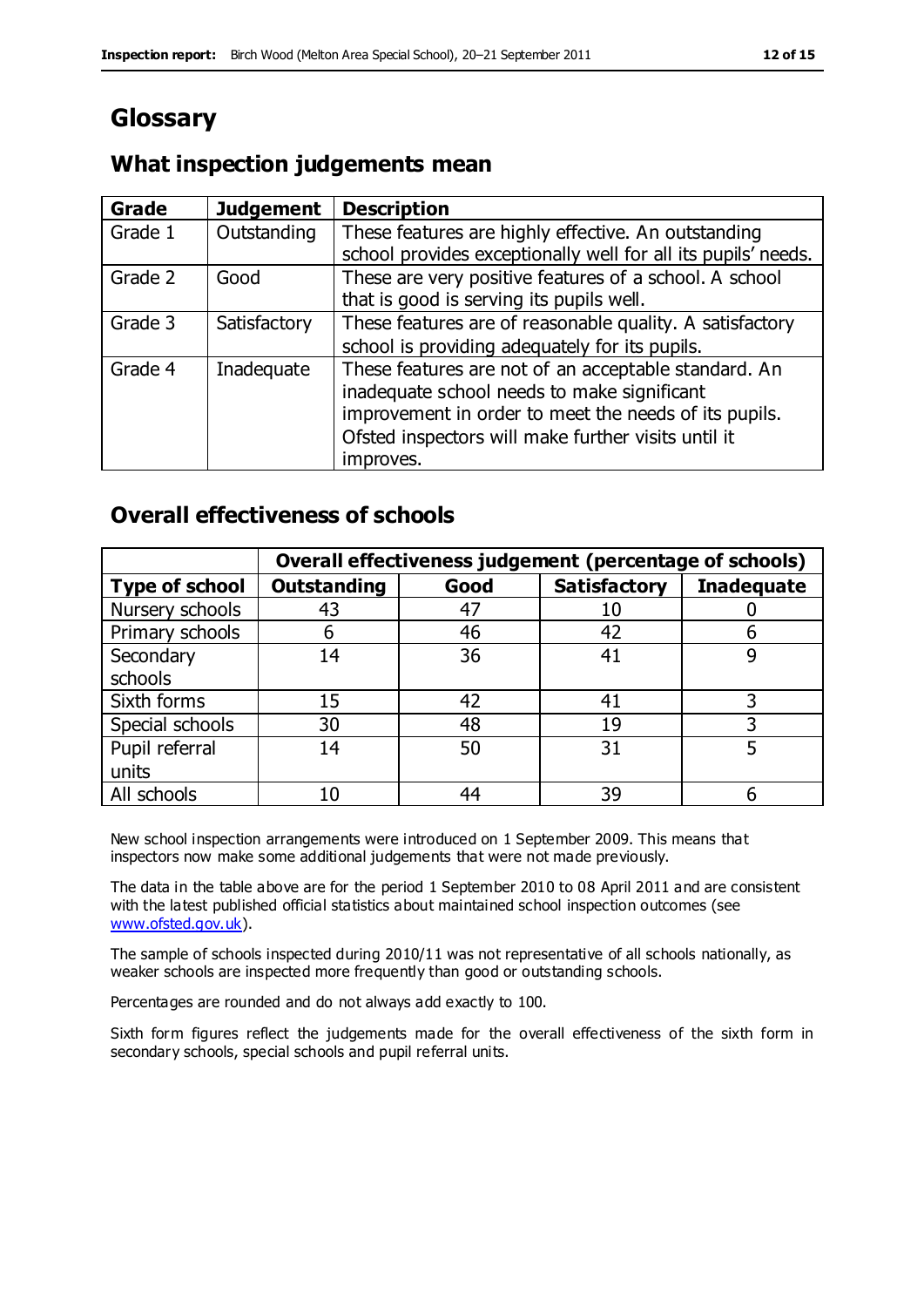# **Common terminology used by inspectors**

| Achievement:                  | the progress and success of a pupil in their<br>learning, development or training.                                                                                                                                                                                                                                           |
|-------------------------------|------------------------------------------------------------------------------------------------------------------------------------------------------------------------------------------------------------------------------------------------------------------------------------------------------------------------------|
| Attainment:                   | the standard of the pupils' work shown by test and<br>examination results and in lessons.                                                                                                                                                                                                                                    |
| Capacity to improve:          | the proven ability of the school to continue<br>improving. Inspectors base this judgement on what<br>the school has accomplished so far and on the<br>quality of its systems to maintain improvement.                                                                                                                        |
| Leadership and management:    | the contribution of all the staff with responsibilities,<br>not just the headteacher, to identifying priorities,<br>directing and motivating staff and running the<br>school.                                                                                                                                                |
| Learning:                     | how well pupils acquire knowledge, develop their<br>understanding, learn and practise skills and are<br>developing their competence as learners.                                                                                                                                                                             |
| <b>Overall effectiveness:</b> | inspectors form a judgement on a school's overall<br>effectiveness based on the findings from their<br>inspection of the school. The following judgements,<br>in particular, influence what the overall<br>effectiveness judgement will be.                                                                                  |
|                               | The school's capacity for sustained<br>■<br>improvement.<br>Outcomes for individuals and groups of<br>H<br>pupils.<br>The quality of teaching.<br>The extent to which the curriculum meets<br>pupils' needs, including, where relevant,<br>through partnerships.<br>The effectiveness of care, guidance and<br>٠<br>support. |
| Progress:                     | the rate at which pupils are learning in lessons and<br>over longer periods of time. It is often measured<br>by comparing the pupils' attainment at the end of a<br>key stage with their attainment when they started.                                                                                                       |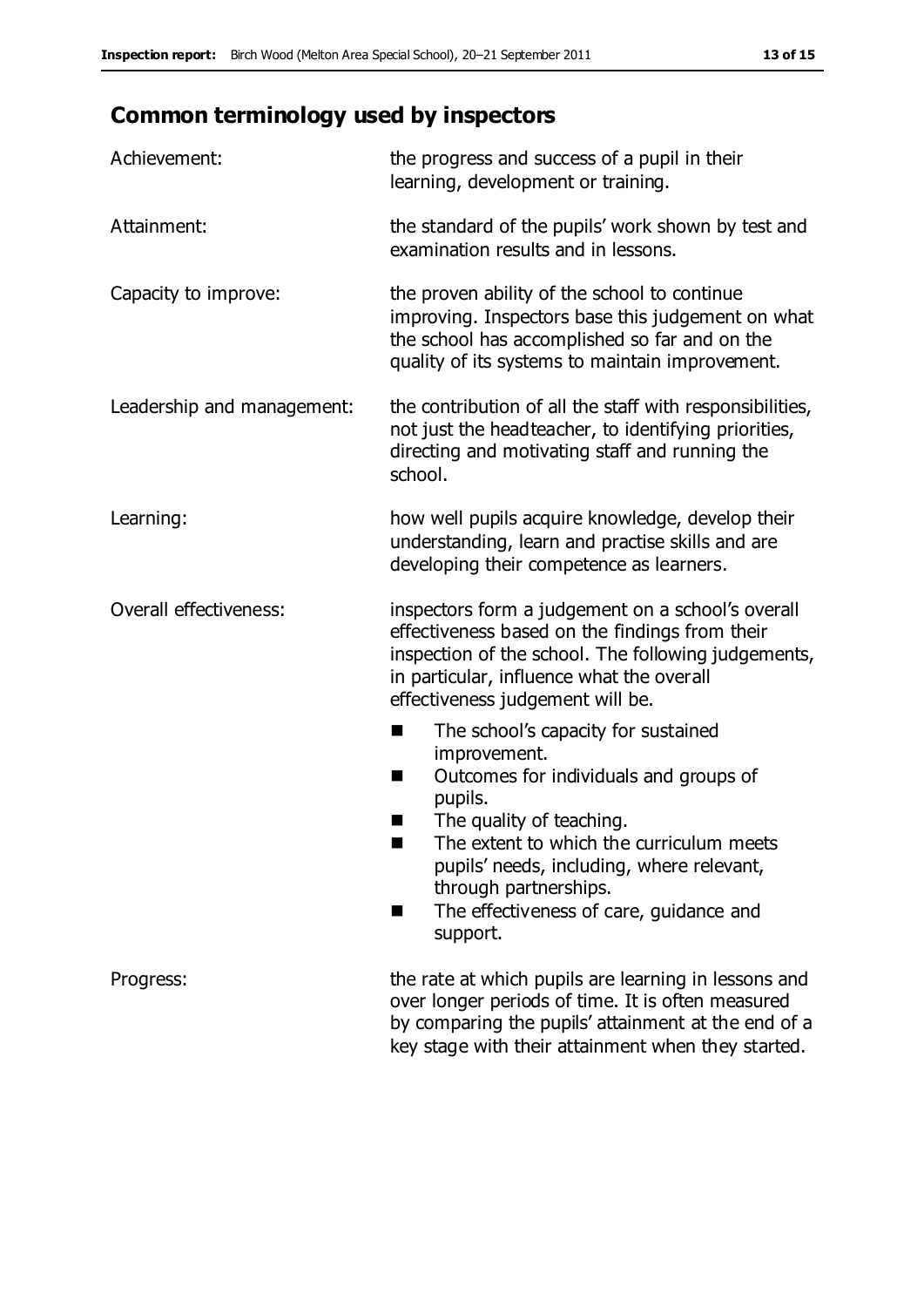#### **This letter is provided for the school, parents and carers to share with their children. It describes Ofsted's main findings from the inspection of their school.**



22 September 2011

Dear Pupils

#### **Inspection of Birch Wood (Melton Area Special School), Melton Mowbray, LE13 1HA**

I am writing to thank you for the very warm welcome you gave to the inspectors on our recent visit. You go to an outstanding school that does its very best to ensure that each of you achieves the very best that you can.

We were most impressed by your outstanding behaviour and the care you show towards each other. Your attendance is excellent and it is clear that you like your teachers and teaching assistants a lot. They are very committed to you. They work so well together that your lessons are outstanding and planned so carefully so that the needs of every one of you are addressed. Mr Ormerod and the other school leaders have helped your teachers to make a very exciting school. You told us that you feel safe at school and, as you get older, the care that is given includes making sure that when you leave you go on to something that is just right for you.

Even the very best schools can do things to make them even better and we have asked your school to do the following.

- $\blacksquare$  Provide more opportunities for you to discuss the work that you and your classmates have done during lesson times.
- For those of you who are older, increase the types of qualifications you can get at school.

We know how hard you work and how much you enjoy taking part in a wide range of activities. If you continue in this way, you will be able to achieve your very best. We wish you good luck for the future.

Yours sincerely

Martyn Groucutt Lead inspector